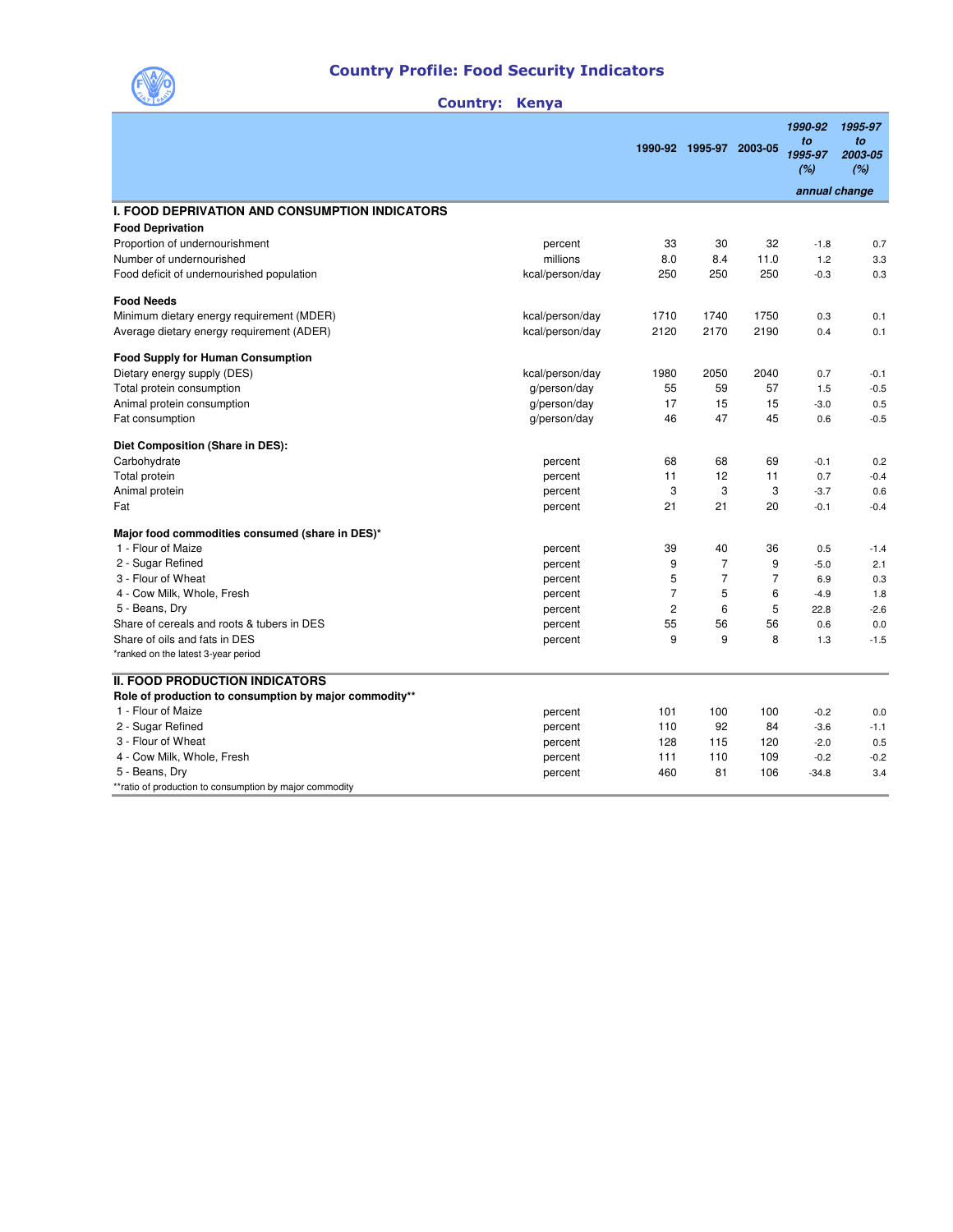

## Country Profile: Food Security Indicators

## Country: Kenya

|                                                                    |                 |                | 1990-92 1995-97 2003-05 |             | 1990-92<br>to<br>1995-97<br>(%) | 1995-97<br>to<br>2003-05<br>(%) |
|--------------------------------------------------------------------|-----------------|----------------|-------------------------|-------------|---------------------------------|---------------------------------|
|                                                                    |                 |                |                         |             | annual change                   |                                 |
| <b>III. FOOD TRADE INDICATORS</b>                                  |                 |                |                         |             |                                 |                                 |
| <b>Foreign Food Trade</b>                                          |                 |                |                         |             |                                 |                                 |
| Exports                                                            |                 |                |                         |             |                                 |                                 |
| Total merchandise                                                  | <b>MLN US\$</b> | 1216           | 2042                    | 2797        | 10.4                            | 3.9                             |
| Share of food (1) in total merchandise value                       | percent         | 13.9           | 13.8                    | 14.7        | $-0.1$                          | 0.7                             |
| Share in total DES production                                      | percent         | 4.1            | 4.0                     | 2.6         | $-0.8$                          | -5.4                            |
| Imports<br>Total merchandise                                       |                 |                |                         |             |                                 |                                 |
|                                                                    | MLN US\$        | 1988           | 3124                    | 4876        | 9.0                             | 5.6                             |
| Share of food (1) in total merchandise value                       | percent         | 11.0           | 12.3<br>13.7            | 8.7<br>15.6 | 2.3                             | $-4.2$                          |
| Share in total DES production                                      | percent         | 10.0           |                         |             | 6.3                             | 1.6                             |
| Role of imports to consumption by major commodity***               |                 |                |                         |             |                                 |                                 |
| 1 - Flour of Maize                                                 | percent         | 0              | 0                       | 0           | 52.5                            | 11.7                            |
| 2 - Sugar Refined                                                  | percent         | $\overline{c}$ | 3                       | 12          | 13.5                            | 16.4                            |
| 3 - Flour of Wheat                                                 | percent         | 3              | 4                       | 1           | 5.7                             | $-14.2$                         |
| 4 - Cow Milk, Whole, Fresh                                         | percent         | 0              | 0                       | 0           |                                 | $-5.4$                          |
| 5 - Beans, Dry                                                     | percent         | 12             | 3                       | 3           | $-24.4$                         | $-2.2$                          |
| ***ratio of imports to consumption by major commodity              |                 |                |                         |             |                                 |                                 |
| <b>Food Aid Received</b>                                           |                 |                |                         |             |                                 |                                 |
| Cereal aid shipments                                               | 1000 MT         | 139            | 59                      | 102         | $-17.3$                         | 6.9                             |
| Share of food aid in total dietary energy supply (DES)             | percent         | 2.9            | 1.2                     | 1.8         | $-17.9$                         | 5.2                             |
| IV. MACRO AND SOCIO ECONOMIC INDICATORS                            |                 |                |                         |             |                                 |                                 |
| Population                                                         |                 |                |                         |             |                                 |                                 |
| Total population                                                   | 1000            | 24233          | 28148                   | 34685       | 3.0                             | 2.6                             |
| Density                                                            | Inh/sq Km       | 43             | 50                      | 61          | 3.0                             | 2.6                             |
| Share of urban in total population                                 | percent         | 18             | 19                      | 21          | 0.8                             | 0.9                             |
| Age dependency ratio (per 100 persons aged 15-64)                  | ratio           | 103.5          | 93.4                    | 83.4        | $-2.0$                          | $-1.4$                          |
| Macro economic aggregates                                          |                 |                |                         |             |                                 |                                 |
| GDP at market prices (constant 2000 US\$)                          | <b>MLN US\$</b> | 10616          | 11743                   | 14371       | 2.0                             | 2.5                             |
| Share of agriculture value added in total GDP                      | percent         | 29             | 31                      | 28          | 1.4                             | $-1.2$                          |
|                                                                    |                 |                |                         |             |                                 |                                 |
| Poverty (last year available) (% of population)                    |                 |                |                         |             |                                 |                                 |
| National (Poverty headcount) * Year 1997 only.                     | percent         |                |                         | 52.0        |                                 |                                 |
| Rural (Poverty headcount) * Year 1997 only.                        | percent         |                |                         | 53.0        |                                 |                                 |
| Urban (Poverty headcount) * Year 1997 only.                        | percent         |                |                         |             |                                 |                                 |
| Inequality in Access to Food and to Income                         |                 |                |                         |             |                                 |                                 |
| Gini of income * Year 2006 only.                                   | percent         |                |                         | 51.8        |                                 |                                 |
| Gini of dietary energy consumption * Year 1995 only.               | percent         |                |                         | 14.2        |                                 |                                 |
| Share of food in total expenditure                                 | percent         |                |                         |             |                                 |                                 |
| Consumer price index (Base=2000) - Nairobi (Low income group)      | percent         | 29.0           | 78.0                    | 133.0       | 19.7                            | 6.8                             |
| Consumer food price index (Base=2000) - Nairobi (Low income group) | percent         | 29.0           | 79.0                    | 144.0       | 20                              | 7.4                             |
| Literacy rate                                                      |                 |                |                         |             |                                 |                                 |
| Adult female (% of females ages 15 and above) * Year 2000 only.    | percent         |                |                         | 73.6        |                                 |                                 |
| Adult male (% of males ages 15 and above) * Year 2000 only.        | percent         |                |                         | 77.7        |                                 |                                 |
| Adult total (% of people ages 15 and above) * Year 2000 only.      | percent         |                |                         | 70.2        |                                 |                                 |